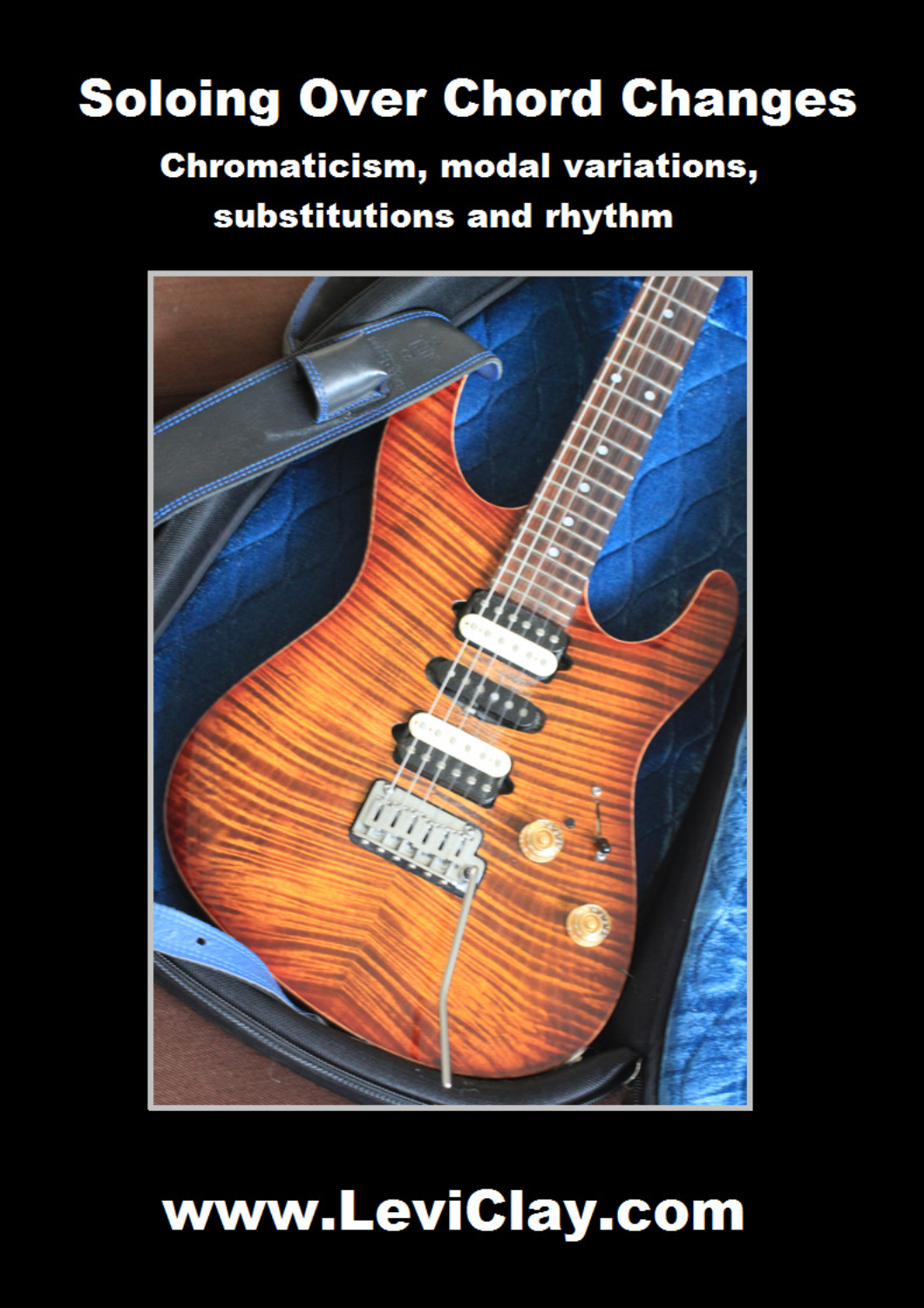#### **Orange Jam Improvisation**

Soloing over Changes

[www.LeviClay.com](http://www.LeviClay.com/) [www.Facebook.com/Transcriptions](http://www.Facebook.com/Transcriptions) [www.youtube.com/missmisstreater](http://www.youtube.com/missmisstreater)

> Written by Levi Clay Levi proudly plays

> > [Suhr Guitars](http://www.suhrguitars.com/) [V Picks](http://v-picks.com/) [Intex Cables](http://www.intexcables.com/) [Wyres Strings](http://www.wyresstrings.net/) [Jam Pedals](http://www.jampedals.com/) [Wampler Pedals](http://www.wamplerpedals.com/)

With Additional Thanks To

[Tom Quayle,](http://www.tomquayle.co.uk/) [Martin Miller,](http://www.martinmillerguitar.com/) [Andy James,](http://www.andyjamesguitarist.com/) [Andy Wood,](http://www.andywoodmusic.com/) [Martin Goulding,](http://martingoulding.com/) [Michael Dolce,](http://michaeldolcemusic.com/) [Matt](http://www.mattwarnockguitar.com/) [Warnock](http://www.mattwarnockguitar.com/) and the team at [Guitar International,](http://guitarinternational.com/) Justin at [Neck Diagrams,](http://www.neckdiagrams.com/) Mark Thompson at [Shredknowledge,](http://shredknowledge.com/) [Jamtrackcentral,](http://www.jamtrackcentral.com/) [Live4Guitar,](http://live4guitar.com/) Jason Wilding, Rob Taylor, Gary Cooper and the guys at [iGuitar,](http://www.iguitarmag.com/) Phil Castang and all my friends at [IGF,](http://www.igf.org.uk/Home.html) Vinni Smith, Jean-Marc du Mouchel, Ed Yoon, Luke Lewis, Brian Shue, Paolo Castillo, Robyn Kennedy and everyone of my clients and students for allowing me to play the guitar for a living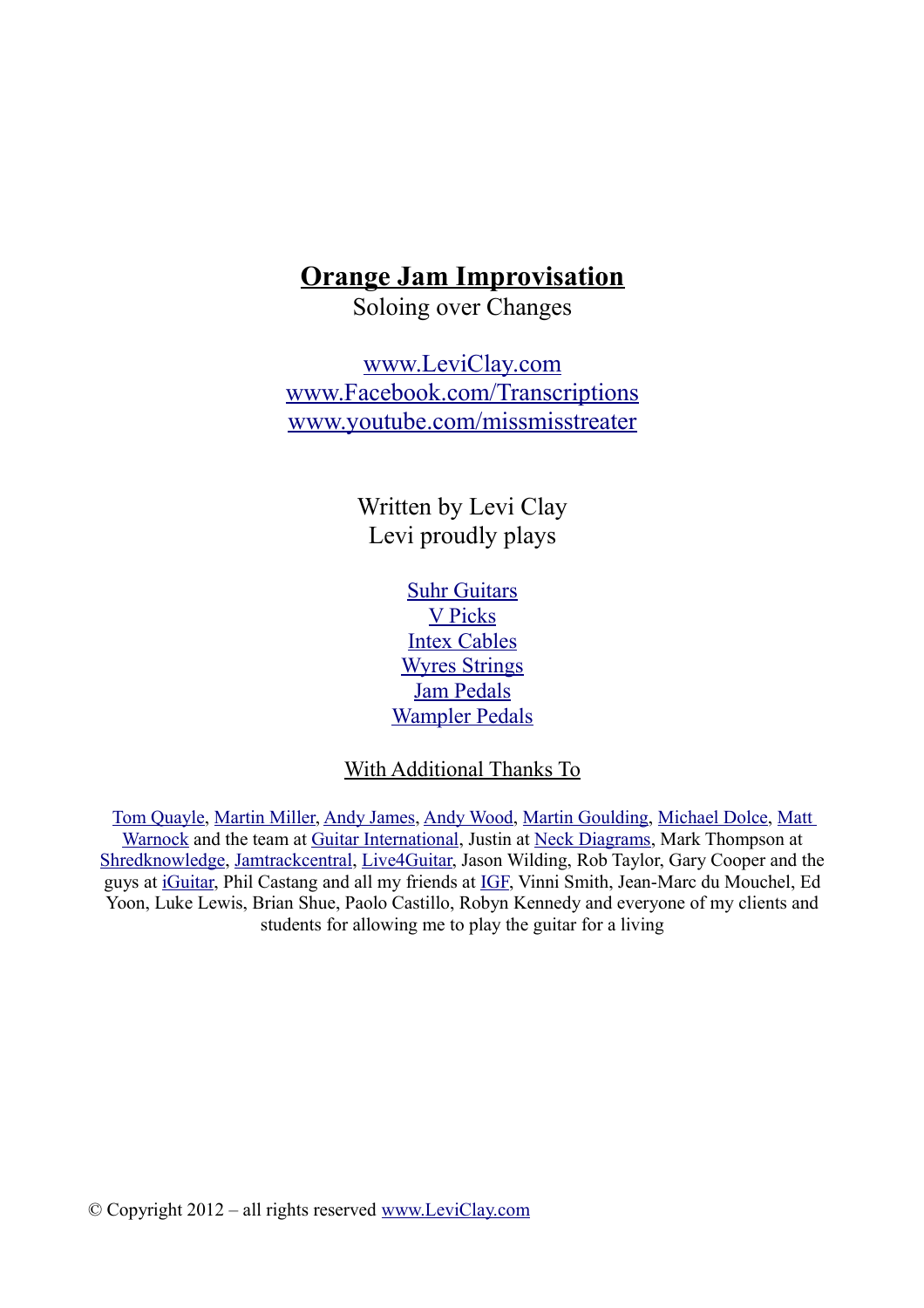#### **Useful Links**

#### [The Original solo](http://www.youtube.com/watch?v=4Xw_dXYBTvs)

Lesson Videos (remember to watch in 1080p)

Lick<sub>1</sub> [Lick 2](http://www.youtube.com/watch?v=JjLXxXNtfZM) [Lick 3](http://www.youtube.com/watch?v=Gbh7zWTY11Q) [Lick 4](http://www.youtube.com/watch?v=HEt4eCK_RwM) [Lick 5](http://www.youtube.com/watch?v=Loc9XFgWpeg)

#### **Contents**

| Lick $4 - Bbmaj7 - Gm9 - Chromatic Passing Tones$ Page 9 |  |
|----------------------------------------------------------|--|
|                                                          |  |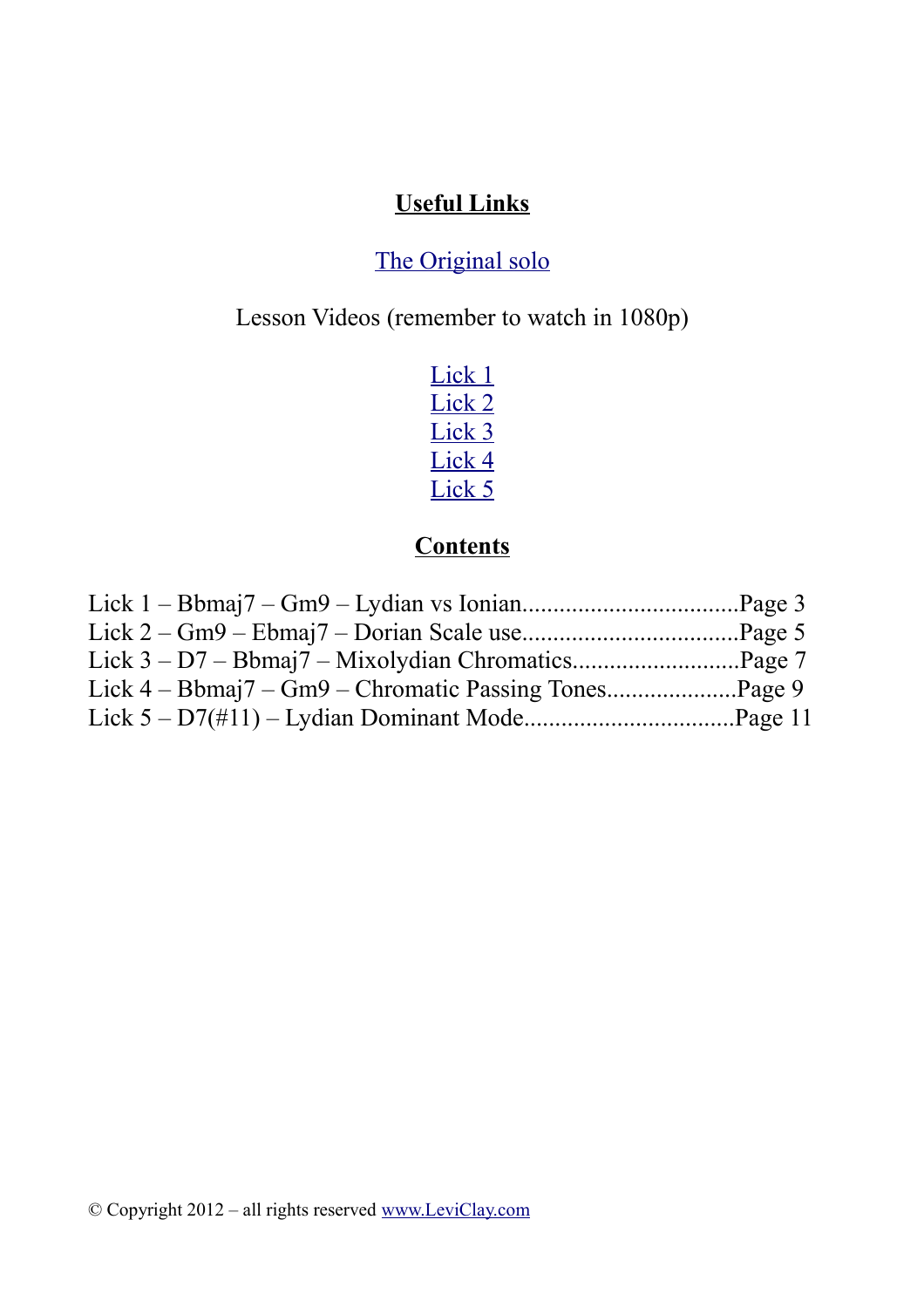#### **Lick 1 – Bar 6**

So as you may have taken from the contents page, the idea here is that we're playing over a Bbmaj7 chord and as an improviser we have the choice to go for various sounds over this. Your go to scale for a maj7 chord is traditionally the Ionian mode (the major scale), but in this instant I've opted for the slightly more spicy lydian mode

> Bb Ionian – Bb, C, D, Eb, F, G, A R 2 3 4 5 6 7 Bb Lydian – Bb, C, D, E, F, G, A R 2 3 #4 5 6 7

This is nice because the backing track is hitting a Bbmaj7, but by option for lydian we can fill that harmony out and imply a Bbmaj#11.

It's no secret that I'm a HUGE advocate of the CAGED system along with the in depth study of intevals and sound – If you're new to this, in a nutshell, it involves learning the neck in 5 shapes which all relate back to a chord form. The idea is that if you can visualize a chord then you have every modal sound at your fingertips.

This particular lick fits around a Bbmaj7 chord in position 3 (using the open C form). Below we have that chord and the lydian scale in the same position. Remember, when you're playing these ideas you should always be able to see the chord form you're playing from so when it comes time to end an idea you can resolve to a strong sound.







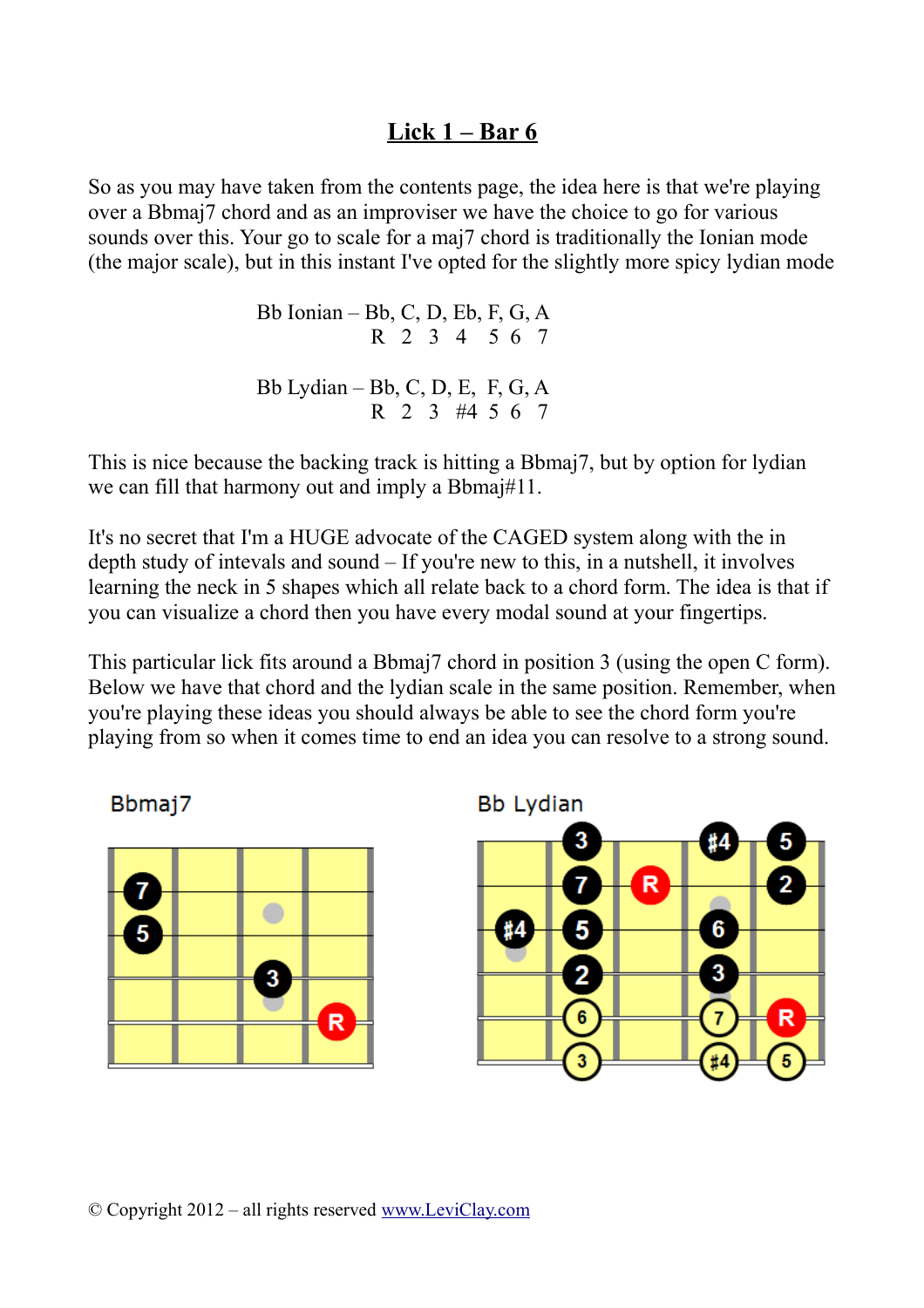Of course, running up and down a scale doesn't make music, so we're really looking at creating interest through syncopated rhythms and phrasing tools. Just look at where the the first note is placed in the bar.



This creates a form of motion and avoids the predictable practice of starting licks on the beat. When you look at great improvisers such as Charlie Parker or Sonny Rollins that idea of starting licks on beat one and ending them at the end of a bar is done away with, instead you are able to create long flowing lines that transcend traditional rules.



These idea are continued throughout the lick as shown above. The first two beats place notes on the  $2<sup>nd</sup>$  and  $4<sup>th</sup>$  of each  $16<sup>th</sup>$  note, in the later half of the bar we avoid playing on beat 3 via a rest, and avoid beat 4 via a tie from the previous note.

Rhythms like this feel very natural to me now, but it's come from a lot of listening and practice. Just do your best to listen to as many of the great improvisers as you have access to and if possible, study the scores. When you see tricks like this happening time and time again you realize the importance of including it in your practice routine.

To finish the lick we resolve to our familiar minor pentatonic scale in  $Gm$  (at the  $15<sup>th</sup>$ fret), this may seem like quite a crude resolution, but in reality I find my most bluesy phrasing is found in this shape so get up there and put a curl on that minor  $3<sup>rd</sup>$ !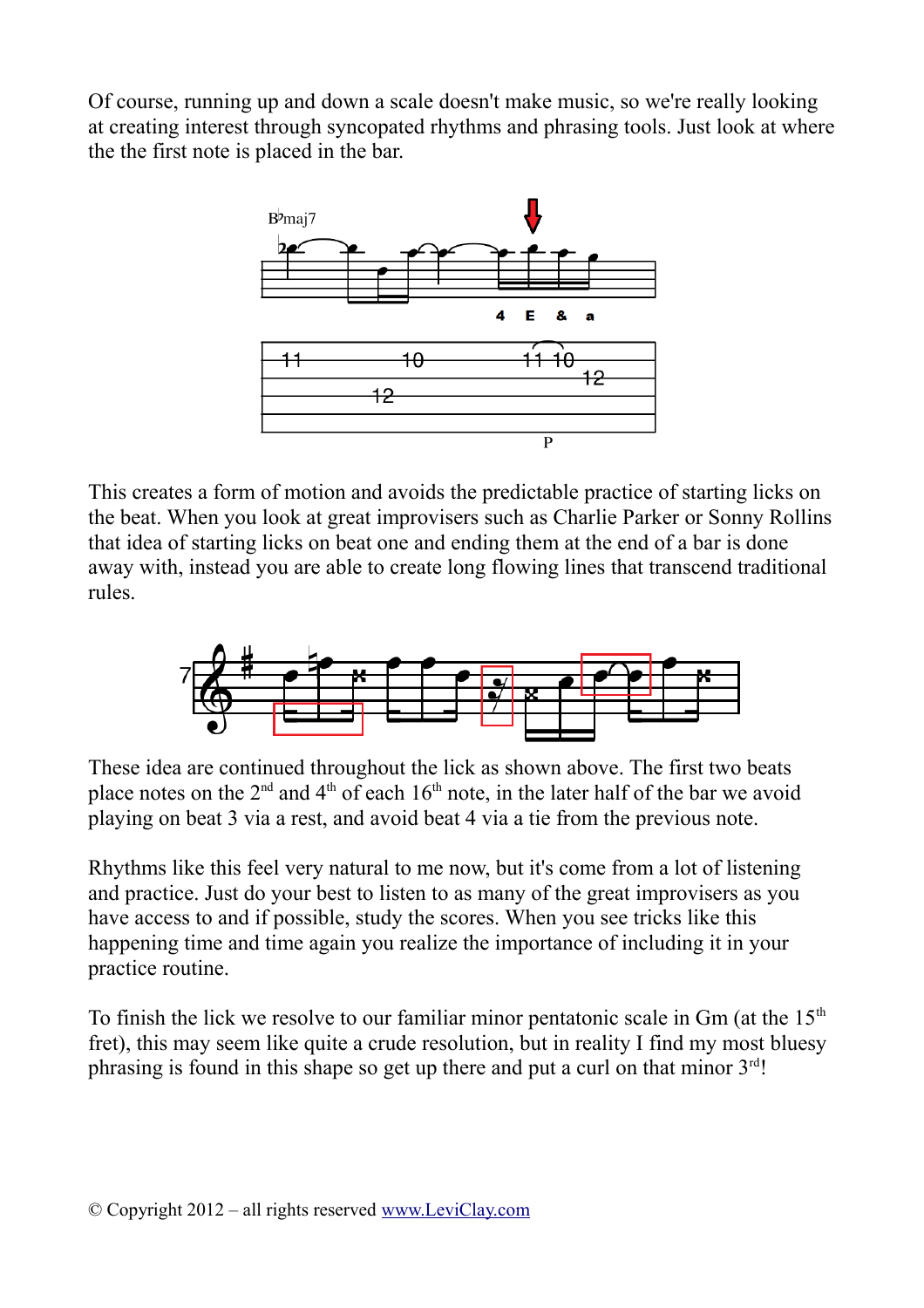#### **Lick 2 – Bar 11**

I chose this lick because it has a simple introduction to chromatic passing tones but also a more modern approach to phrasing whereby scales are approached from a more vertical approach as opposed to the more common conjuct movement you often hear from guitar players.

As I mention in the video, my goal is to get to Gm position 4 (the Am form) as quickly as possible so I can play some more flowing vertical lines. The diagram below shows you where we start, and where we would like to get.



To do this I move from our traditional box shape into shape 5, filling in the blanks on the high E string with a chromatic passing tone (indicated in the diagram above with a blue note)

The main focus of this lick is how many options we have within the pentatonic scale, and the results we get if we approach it from a new perspective. The fact is, the pentatonic scale isn't something that just guitar players used, its a scale ingrained in cultures all over the world and can be seen on everything from the trumpet to the violin. The guitar is one of the only instruments who treat the scale as a series of scale tones as many other instruments use it as a source of extracting arpeggios. When you look at the scale on the fretboard, it's easy to see the physical demands of playing this scale vertically on the guitar – there are a lot of 4ths which means cleanly rolling from one string to another on the same finger, same fret. This is often avoided by guitarists, but like any technique it's nothing you can't master with regular practice. This will open up a whole host of new phrasing ideas, so listen to saxophone maestro Michael Brecker on a Brecker bros record to see what sounds lurk within this tried and tested scale.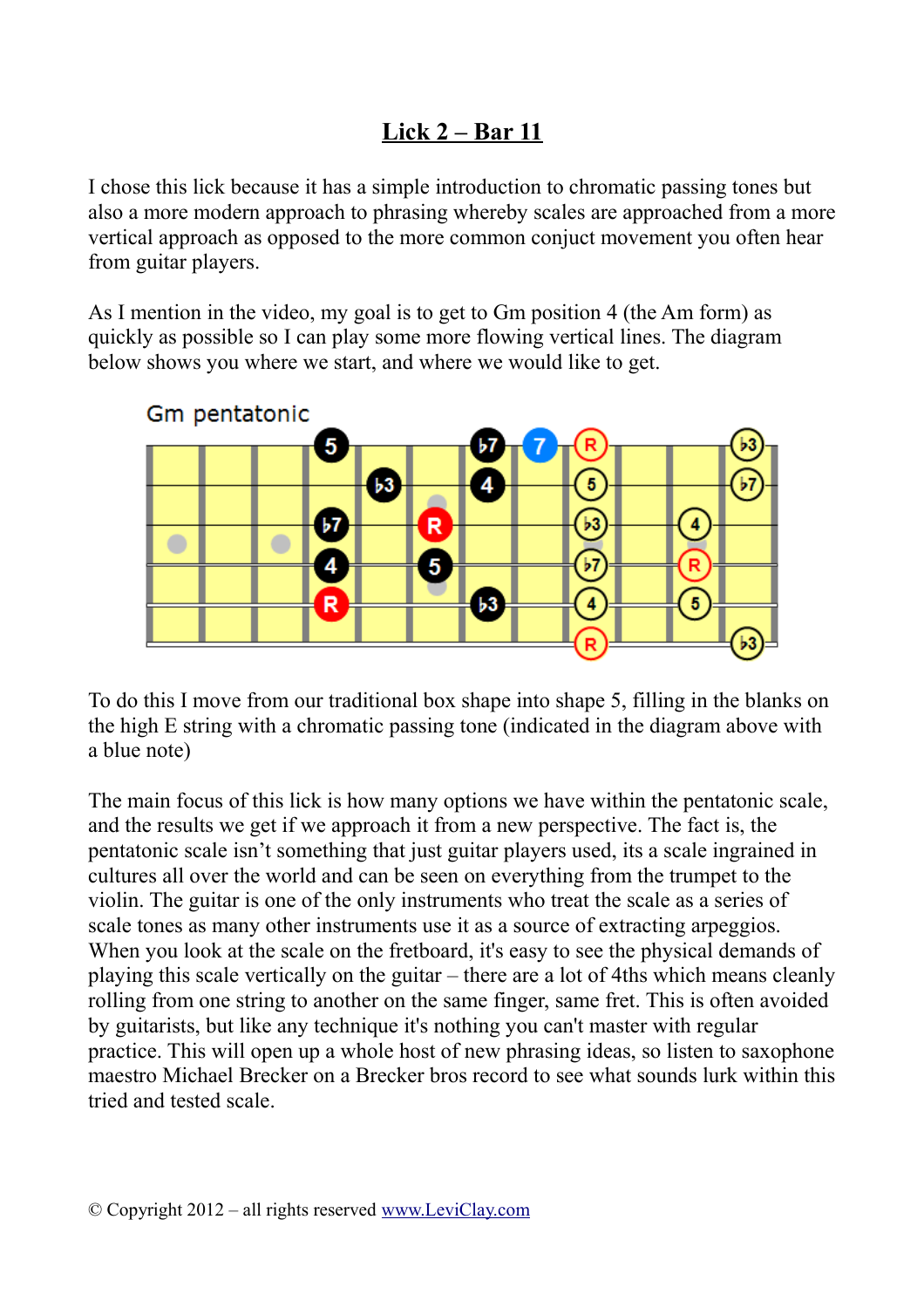

Above I have given you a basic way of practising this across your pentatonic scale positions. The idea is simple, just take two notes on one sting, then play a single note on two adjacent strings. When you look at the actual notes, you can see the rich shapes we're creating in our lines when we play like this, and it's such a tremendous departure from your stock Clapton licks.

To really get the most out of this idea, try coming up with ways of navigating through the other 5 positions of the pentatonic scale. When you've spent some time on that, do the same but introduce some modal colours – introduce the  $9<sup>th</sup>$  and the 13<sup>th</sup> to really add some spice to your lines. For the more experienced players you can also get into the pentatonic substitution mindset and use scales from the root,  $5<sup>th</sup>$  and  $9<sup>th</sup>$  (so Gm, Dm and Am), if you use these in the same place you're mixing position 4, 1 and 3.



The above diagrams may initially appear confusing, but look closely and you'll see each pentatonic shape but with intervals listed in relation to a G root note. In brackets I've listen the sound you would have if you played all 5 notes of the substitution over a G bass note – you don't necessarily have to think of these as your goals, just think of it as you playing some other shapes to bring out the quality of a given mode.

Where you're playing the minor pentatonic from the root, the sound is very predictable. When you start throwing in substitutions you suddenly put emphasis on the  $9<sup>th</sup>$  or the  $6<sup>th</sup>$  which enables you to tailor the dorian tonality to your needs.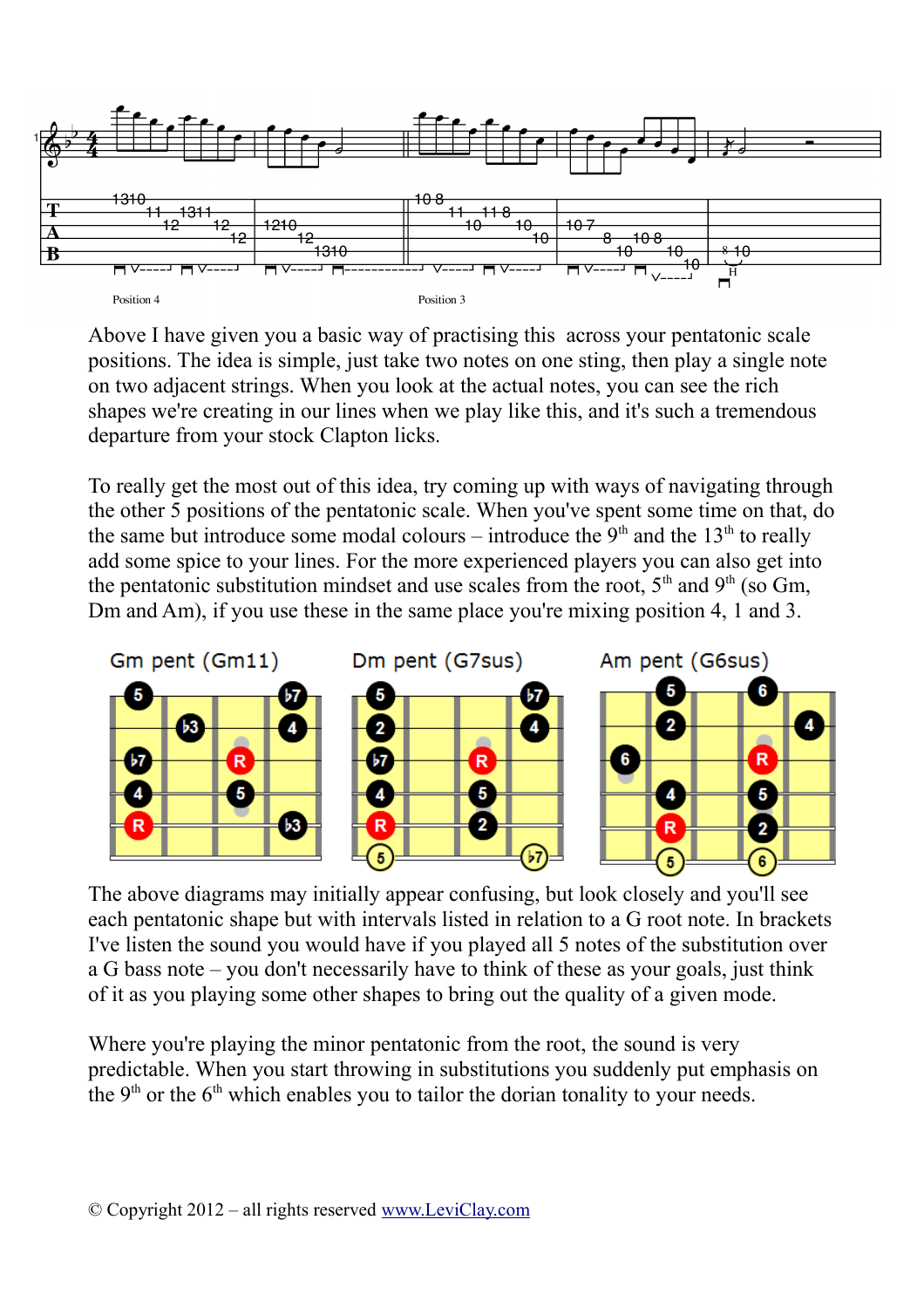#### **Lick 3 – Bar 20**

This lick is all about getting the most out of a scale position. I think it's only common sense that the more notes you have on a string, the quicker your flurry of notes can be, so when I need to kick it up a gear I like to fill in the blanks and get more mileage out of my stock shapes.

Here we start over our D7 chord in position 1 (The E form). If I told you were playing a blues in D the chances are that your first choice scale would probably be the minor pentatonic. Although this technically contradicts the chord (because the scale contains a b3) I think we should embrace this scale, in fact (as I say in the video) I think that over a chord like this you've got lots of options such as the mixolydian scale, the tonic arpeggio, the minor pentatonic, the blues scale – you could think half whole diminished or lydian dominant or whatever. A long time ago I asked a friend what he was thinking over a series of changes and he simply said "Levi, there is only the chromatic scale", it took me a couple of years to start to understand it. The point is, if you play each note from the above scales (which we agree sound good) you're playing the chromatic scale.



"There are no bad notes, only bad resolutions"

So the idea above is to fill in the blanks of our basic mixolydian pattern, but never loose track of where our strong chord tones are. You can actually play anything you like, just make sure you pull it back to a strong tone like the  $3<sup>rd</sup>$  or b7th.

Also pay careful attention to the rhythms here, I'm not floating over the beat, it's a very rigid and moves accurately between  $32<sup>nd</sup>$  notes to  $16<sup>th</sup>$  notes at the end of the bar. Rhythmic tricks like this come directly from masters like Brett Garsed, so dig into itunes and get listening.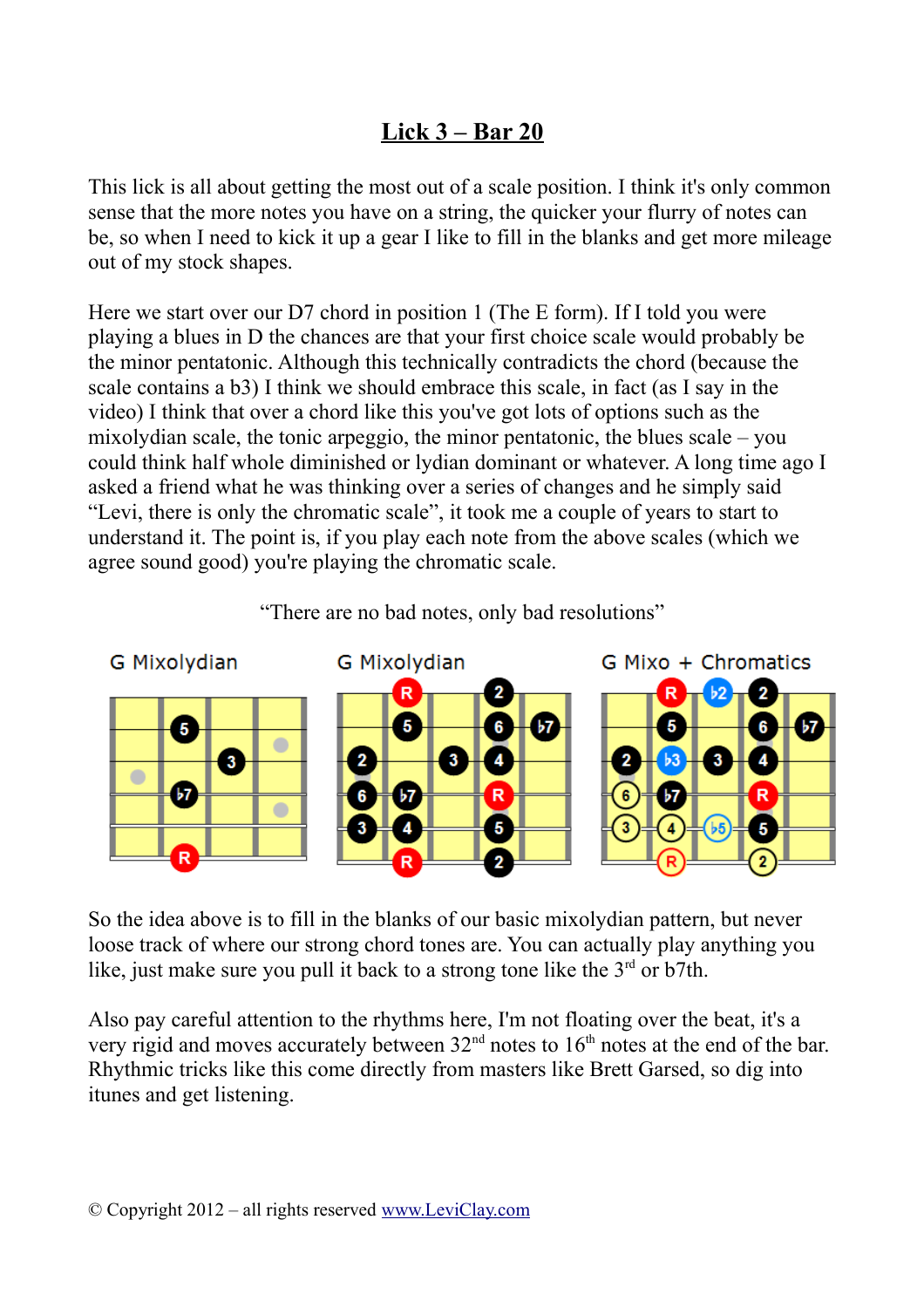To give the lick something of a more traditional bluesy feel (and to back up what I mentioned previously) I end this lick with a Dm pentatonic fragment. This is a huge part of playing over a dominant chord for me, but don't think that's a reason to not know the mixolydian scale, think of different scales as synonyms – reading a book would be stale if they only ever used the term "good" to describe something they like, having options is the same as introducing "lovely", "fantastic", "amazing" and "beautiful".



As you can see above I'm thinking of the second pentatonic shape – this is an often overlooked aspect of traversing the neck, but having limitless ways of moving between positions can really get you out of the same old licks.

The last thing to note about this lick is, unlike lick 1, I end this lick at the end of the bar then when the Bbmaj7 hits I avoid playing anything to give the listener some time to breathe after bombarding them with so many notes.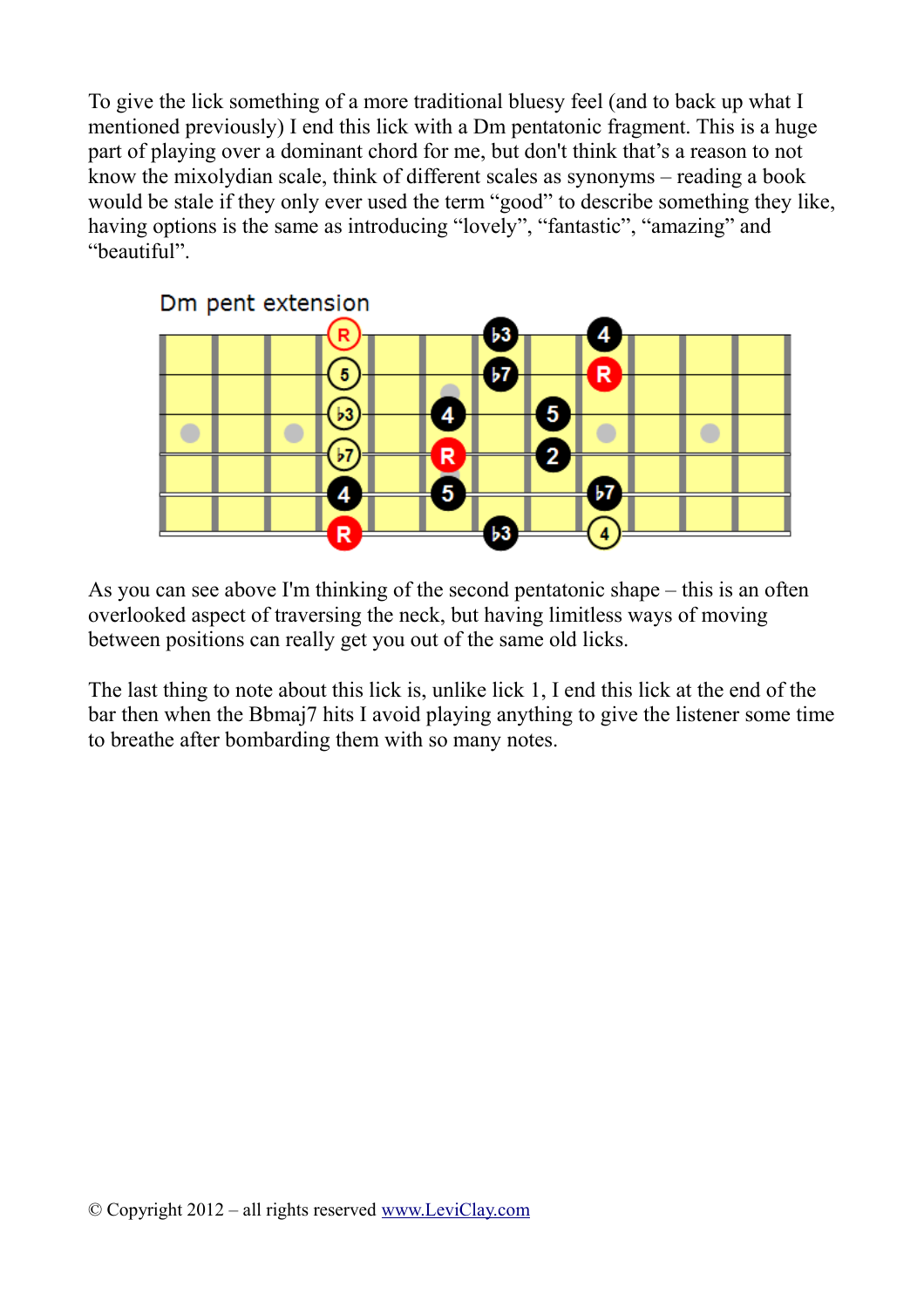#### **Lick 4 – Bar 25**

Now we're getting even more chromatic with some heavy embellishments around the pentatonic scale and arpeggios.

As I mention in the video this lick is really about understanding the relationship between our Bbmaj7 and Gm7 chord. These two chords are in the same key (diatonic) so we have the option to play notes from the same key centre. The question is what key are we looking at?

As explained in the video we have two options -

Bbmaj - Bb, C, D, Eb, F, G, A Bbmaj7 – Cm7 – Dm7 – Ebmaj7 – F7 – Gm7 – Am7b5 or Fmaj – F, G, A, Bb, C, D, E

Fmaj7 – Gm7 – Am7 – Bbmaj7 – C7 – Dm7 – Em7b5

That could be a bit overwhelming, but it's the difference between Ionian/Aeolian (which is a very dark clashing sound) vs a Lydian/Dorian sound (which is a little sweeter in terms of tonality).

To really get an idea of the difference we're talking here, try playing the two following scales over the backing track for a bit and see which one you prefer. Really focus on that  $4<sup>th</sup>/\#4<sup>th</sup>$  and see which one you prefer the sound of.

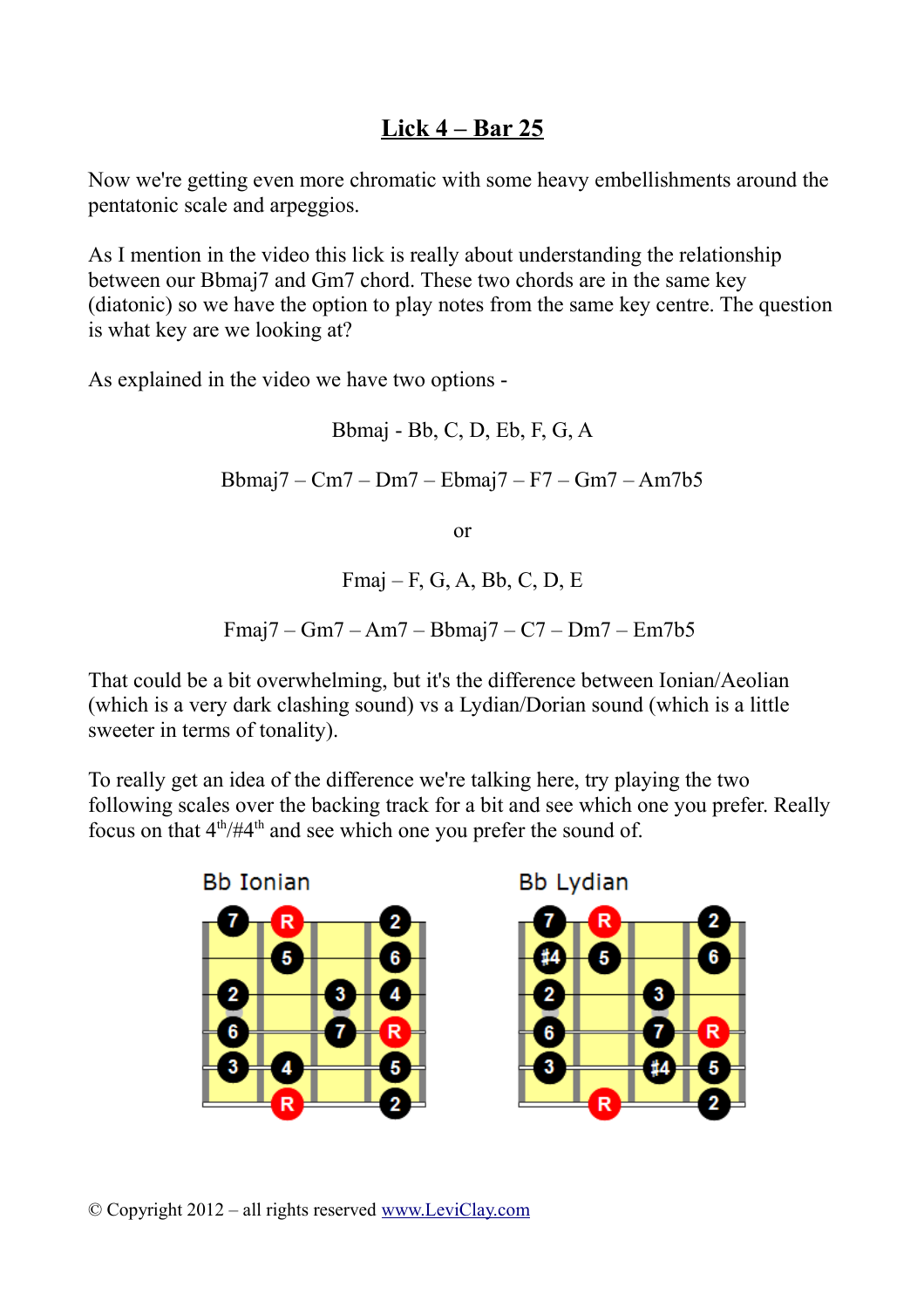The other part of this lick is the resolution from the Bbmaj7 chord to the Gm7. I choose to resolve to position 1, but I need to get there from higher up on the neck.

Now as I mention in the video, I'm going a little Pat Martino here and treating the movement as a m7 thing. This means I can treat both chords as G dorian and focus on how to integrate chromaticism to my lines. The downside to this means that you really need to know all of your minor pentatonic (or dorian) shapes.



So with the diagrams in lick 2 and the three above you should have all 5 pentatonic shapes to practice. This is really important if you want to be free to roam around the neck – If you don't know these shapes then practice all 5 in the key of Gm ascending and descending but my suggestion would be – get to know them starting from the high E string, this is where we actually play melodies, not down on the low E string! You don't want to find yourself in a rut where you can only play a solo from the bottom of a scale up.

When you've really got your head around these shapes you need to start to get to grips with where your additional colour (scale) tones live and then how you can fill in the blanks with the chromatic passing tones.

As you can see in the video, there's a lot of chromaticism here but it's important that you always have a sense of the underlying chordal or pentatonic framework. It would be easy to descend into a chromatic mess if you lose track of your various resolution points, so by all means add some passing tones, but not at the expense of losing control.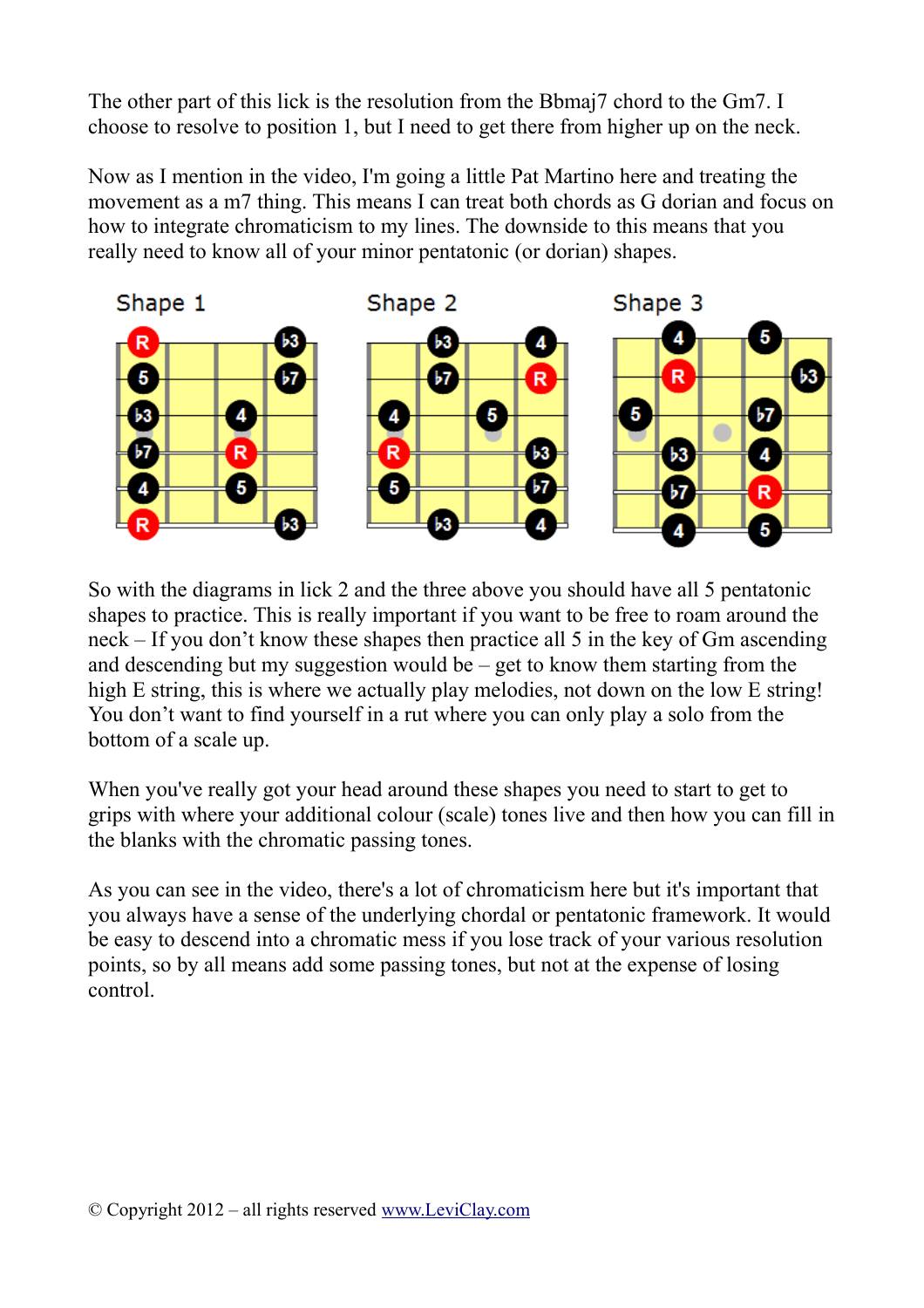#### **Lick 5 – Bar 34**

Here we are, at the end! This is where I showcased my big love of Scott Henderson and the melodic minor scale.

Over a D7 chord our obvious choice would be D Mixolydian

```
R, 2, 3, 4, 5, 6, b7
```
Instead we're going to use mode 4 of the melodic minor scale, the Lydian Dominant scale

$$
R, 2, 3, \#4, 5, 6, b7
$$

As the name and intervalic structure suggest, this mode is the same as our Lydian mode, but with a dominant quality (the b7) the result is a D7#11 sound which twists the ear more than any other options and adds a nice degree of spice to our licks (try resting on the #11!).



Above are the two scales played in the same place on the neck (position 1, up at the  $10^{th}$  fret) – note that on the Lydian Dominant B string I use a  $4^{th}$  finger shift (1,2,4,4) when ascending and a first finger shift when descending  $(4,3,1,1)$ .

As I mention in the video, I'm not actually hitting all of the notes of the Lydian Dominant scale most of the time – as I'm just going for a sound I often choose to just play a D7 arpeggio but add the #11 at the moment I want to bring a little something extra my lines.